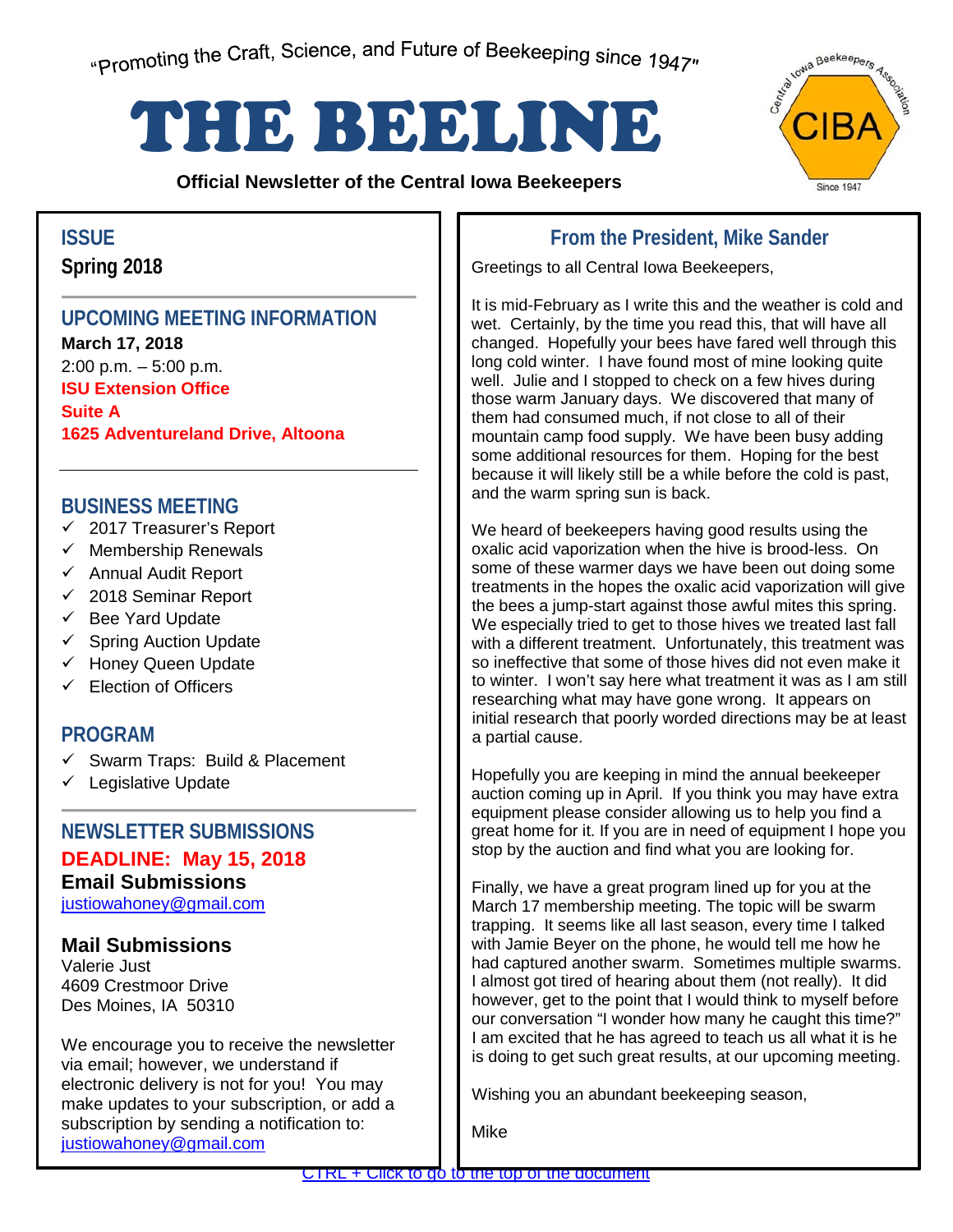#### **TABLE OF CONTENTS**

### **Editor Navigation Tips**

| • If viewing electronically, press the Ctrl keyboard button and right click with your mouse on the topic in the |
|-----------------------------------------------------------------------------------------------------------------|
| Table of Contents.                                                                                              |

Use Ctrl + Home on your keyboard to get back to the top of the document.  $\bullet$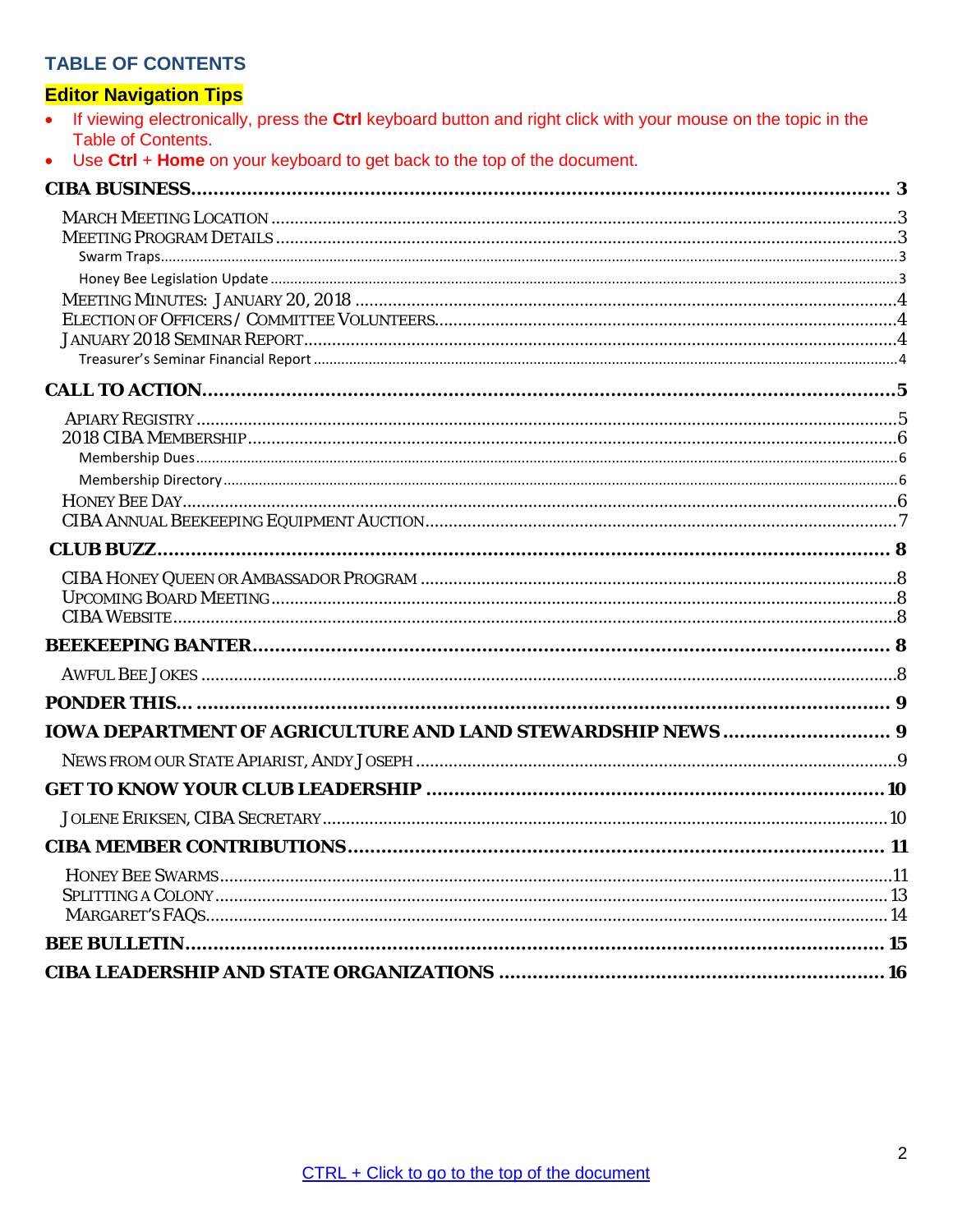

# <span id="page-2-0"></span>CIBA Business

# <span id="page-2-1"></span>**March Meeting Location**

**Please take note** that the March meeting will be taking place at the ISU Extension and Outreach – Polk County office in Altoona, at a different time than our typical meetings.

**When**: March  $17<sup>th</sup>$ , from 2:00 p.m.  $-5:00$  p.m.

**Where**: ISU Extension Office, Suite A, 1625 Adventureland Drive, Altoona

**Social Gathering**: After the meeting, for those interested in dining together, we will meet/walk to the Big Steer which is very close to our meeting location. The address is 1715 Adventureland, Altoona.

# <span id="page-2-2"></span>**Meeting Program Details**

Presented by Jamie Beyer, CIBA Vice President

#### <span id="page-2-3"></span>**Swarm Traps**

Bait hive use to catch free-flying honey bee swarms is a technique that is well-described by Dr. Leo Sharashkin on his website. He describes the process of making swarm traps as well as how to place them. Based on the successful experience of another beekeeper using Dr. Sharashkin's methods, Jamie made swarm traps and was successful in catching swarms last spring/summer. Jamie will go over the techniques of successful swam trapping in order to capture free bees. All healthy hives swarm (unless closely managed) and the bee colony stands a better chance of surviving in Iowa if managed by a beekeeper; the techniques do not harm existing hives.

#### <span id="page-2-4"></span>**Honey Bee Legislation Update**

The interest in honey bees is very intense right now. This is true in the Iowa Legislature as well. In this short presentation, Jamie Beyer will cover all Iowa legislative action that affects how we conduct the hobby and commercial interests. Topics upcoming in this year's legislative session: the governor has proclaimed March 14th as Honey Bee Day; promotion of a honey bee specialty license plate. More information will be shared at the meeting.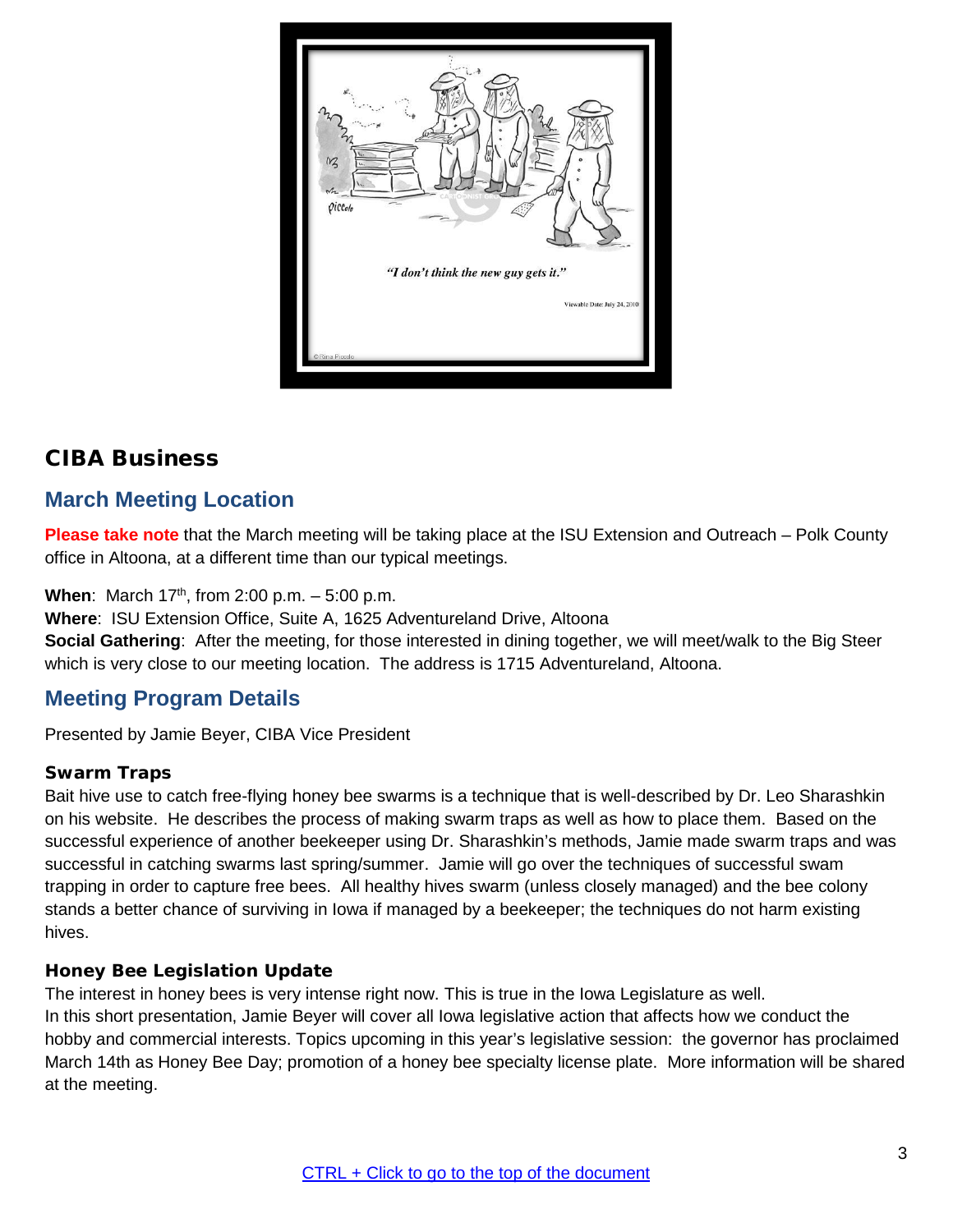# <span id="page-3-0"></span>**Meeting Minutes: January 20, 2018**

Our Winter Seminar took the place of a quarterly meeting – there are no meeting minutes to provide.

# <span id="page-3-1"></span>**Election of Officers / Committee Volunteers**

The March 17th meeting will include election of CIBA officers and directors for 2018. The CIBA board has talked to many of you about serving and will have suggested nominees for the meeting. If you are interested in serving for the coming year it is not too late to step forward. Please contact any of the officers or board members. We will also be taking nominations from the floor at the meeting. Presently the open positions for 2018 include the President, Vice President, Secretary, Treasurer, and 3 board of director positions.

We are currently welcoming volunteers for some committee positions as well. If you would like to be part of the queen/ambassador program, auction team, program/seminar committee, or the bee yard, please let us know. We would enjoy your participation.

# <span id="page-3-2"></span>**January 2018 Seminar Report**

January's seminar was a fun day for members of the CIBA, as well as for visitors from across the state. The CIBA Winter Seminar was held in Grimes again. We learned a lot and we were able to network with fellow Beeks. This year we held this seminar without having to charge anything for attendance. We did have Linn and Ann Wilbur donating lots of cookies and drinks. We also received enough donations to reduce the seminar expenses – refer to the financial report for more details.

Our speakers Dr. Amy Toth, Alex Walton and Randall Cass all did a super overview of their research on bees as well as sharing some of their experiences. Amy went over her research on infiltrating the hive mind; how and if parasites and pathogens manipulate honey bee behavior. Alex talked about individual behavioral differences within the honey bee work force. Randall related his practical lessons from a beekeeping cooperative in rural El Salvador. This seminar provided a diverse set of subjects that we were able learn from.

We had over 125 people attend. We were prepared for 250 people but with the January warm weather we believe a lot of beeks stayed home to check their hives after such a long period of really brutal cold weather. The facility in Grimes is an excellent one for holding our seminar – it is a centralized location and the facility accommodates a large audience

Linn Wilbur and I are planning this event again for next year. Currently, we are looking at Saturday, January 19, 2019, at the Grimes Community Center, so save the date on your calendars! We are planning on two speakers – one expert from out-of-state and one expert from Iowa. Stay tuned as the year progresses and learn more about our next seminar!

| <b>Seminar Financial Report</b>               |               |                 |               |                    |
|-----------------------------------------------|---------------|-----------------|---------------|--------------------|
| <b>Item</b>                                   |               | <b>Expenses</b> | <b>Income</b> | <b>Grand Total</b> |
| <b>Grimes Community Center Rental Expense</b> |               | \$190.00        |               |                    |
| <b>Speaker's Dinner Expense</b>               |               | \$56.15         |               |                    |
| Other Expense: Name Tags                      |               | \$40.65         |               |                    |
| Other Expense: Office Supplies                |               | \$4.40          |               |                    |
| <b>Seminar Donations</b>                      |               |                 | \$193.00      |                    |
|                                               | <b>Totals</b> | \$291.20        | \$193.00      | (\$98.20)          |

#### <span id="page-3-3"></span>**Treasurer's Seminar Financial Report**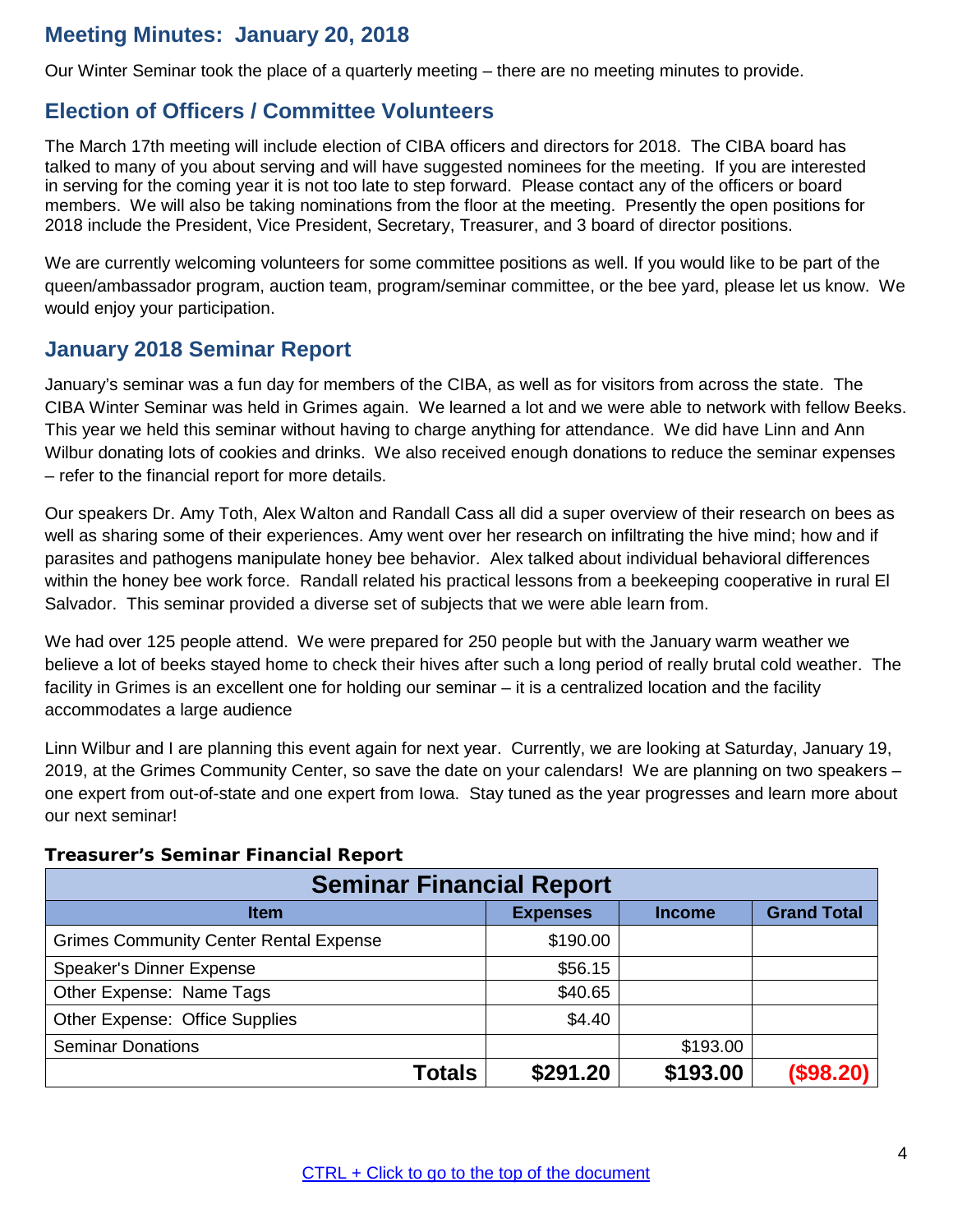| <b>Other Seminar Outcomes</b> |                 |               |                    |
|-------------------------------|-----------------|---------------|--------------------|
| <b>Item</b>                   | <b>Expenses</b> | <b>Income</b> | <b>Grand Total</b> |
| <b>Bee Yard Donations</b>     |                 | \$113.00      | \$113.00           |
| New Membership Applications   |                 | \$115.00      | \$115.00           |
| Total                         |                 |               | \$228.00           |

# <span id="page-4-0"></span>Call to Action

<span id="page-4-1"></span>

The DriftWatch Specialty Crop Site Registry is a voluntary communication tool that enables crop producers, beekeepers, and pesticide applicators to work together to protect specialty crops and apiaries through use of the DriftWatch registry mapping program.

#### **Registered – Need to Renew**

If you are already registered, you should have received a reminder email from **FieldWatch Customer Service**. Within the email, there is a hyperlink to go out to the website and renew your registration. If you haven't already done so, search your email for FieldWatch and take a couple of minutes to complete the renewal. This service requires all specialty crop producers and beekeepers to renew their sites on an annual basis to confirm they**:**

**1)** are still active;

- 2) get deleted if the site is rotational crop; or
- 3) get modified if the site or profile information has changed.

If you can't find your email sent by FieldWatch Customer Service, access [DriftWatch](https://driftwatch.org/) to sign into your account.

#### **Not Registered**

If you have not registered your hives, access [DriftWatch.](https://driftwatch.org/) When on the website, on the right-hand side, you will see 'Don't Have an Account'; choose beecheck - Map My Apiaries option.

#### **Receiving a Physical Copy of the Beeline**

If you are receiving a physical copy of the Beeline and don't have access to the hyperlinks, just search DriftWatch on the Internet, choose the DriftWatch-Home option. Once on the website, you will have the option to either:

- Log into your account, or
- Establish an account.
	- o On the right side of the page you will see 'Don't Have an Account'; choose beecheck Map My Apiaries option.

#### **Beecheck Signs**

FieldWatch has signs that are available to order. Once you are in your account, at the top of the page, there is an option Order Signs.

#### **No Spray Field Markers**

On the Iowa Department of Agriculture and Land Stewardship website, there is an option to order No Spray signs for your apiaries IF you have registered your apiaries with FieldWatch. The signs are 12"x18" and are made of aluminum. You can either have the signs shipped to you or pick them up at the downtown office - I picked mine up last year, as I dislike paying for shipping. I called the IDALS office before I went to the office.

 $\triangleright$  Contact Mary Nieland at (515) 281-7656 if you have any questions or want to pick up signs.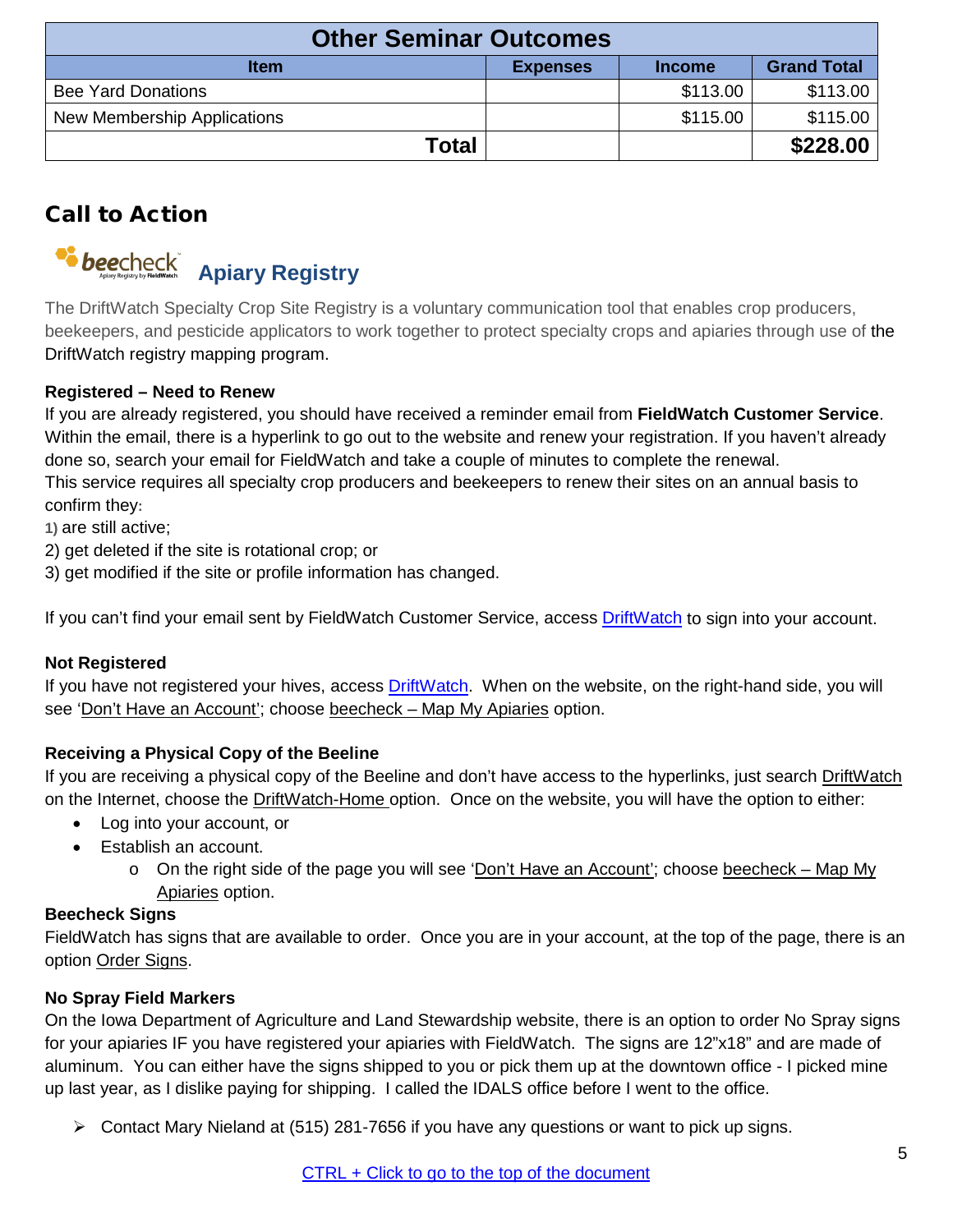$\circ$  The address is 502 E. 9<sup>th</sup> Street, Des Moines.

- $\triangleright$  This is the [IDALS website](http://www.iowaagriculture.gov/Horticulture_and_FarmersMarkets/sensitiveCropDirectory.asp) the option to order field markers is in the bottom right side of the page.
- If you are receiving a physical copy of the Beeline, search **IDALS no spray signs** and choose the No Spray – Iowa Department of Agriculture and Land Stewardship option.

<span id="page-5-0"></span>

#### <span id="page-5-1"></span>**Membership Dues**

Time really does fly, and it is that time of year again to determine if you want a single or a family CIBA membership. Membership in CIBA runs on a calendar year, January 1 to December 31. If you have not done so already, membership for 2018 is now due.

As a reminder, you must be a current member to participate in the election of officers and directors at the March meeting. Membership forms will be available at the March CIBA meeting and on our new website once the website is fully operational. A membership form was provided in the December Beeline, as well. If needed, you can mail in your payment (checks should be made payable to CIBA), with a completed membership application form, to:

Valerie Just CIBA Treasurer 4609 Crestmoor Drive Des Moines, IA 50310

**NOTE**: IF YOU HAVE PAID IN ADVANCE FOR MEMBERSHIP DUES, PLEASE COMPLETE THE MEMBERSHIP FORM AND GIVE IT TO VALERIE JUST – WE ARE REQUESTING ADDITIONAL INFORMATION WHICH WILL BE DETAILED IN OUR 2018 MEMBERSHIP DIRECTORY, AND WE WOULD LOVE TO COLLECT THE INFORMATION FROM YOU.

#### <span id="page-5-2"></span>**Membership Directory**

As a reminder, we publish a Membership Directory during June each year. While completing your membership form you can opt-out having your information published in the directory by choosing the second option on the form. If you inadvertently miss filling out this section, we default to **NOT** publishing your information in the directory; please pay attention to ensure we have your preference.

 $\Box$  Yes, the club can publish my/all family member's information in the Membership Directory  $\Box$  No, the club may NOT publish my/all family member's information in the Membership Directory

<span id="page-5-3"></span>

**MARCH 14, 2018, 7:00-9:00 a.m. (Eaaaarly!) CONFERENCE ROOM 116 IOWA STATE CAPITAL DES MOINES, IA**

Meet with Iowa Legislators to discuss the importance of honey bees to Iowa and the role we play as beekeepers in their success.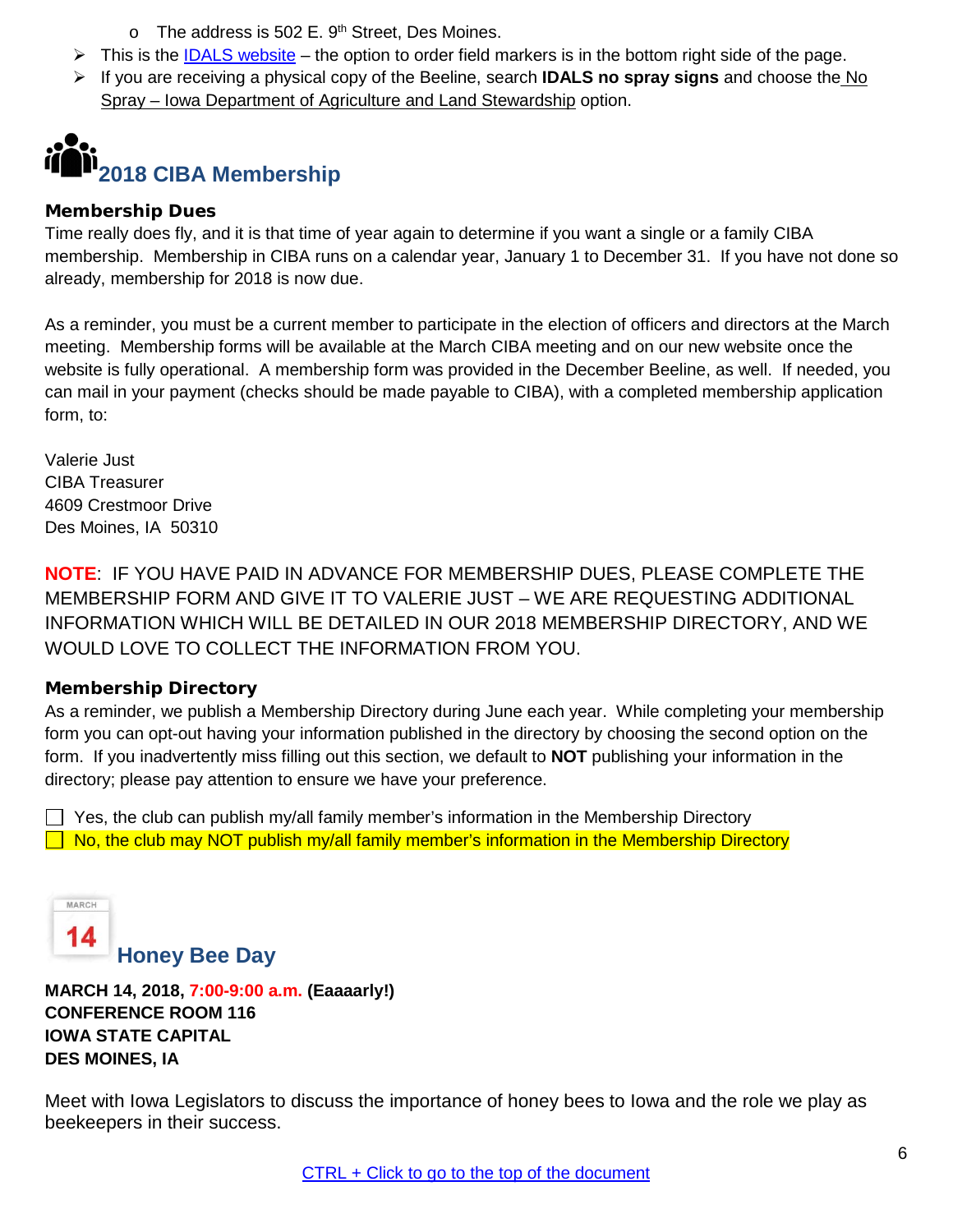# **How can I help?**

Have you ever wondered that question when thinking of your honey bees? You are a beekeeper because of your love for bees, your love for honey, your desire to help our environment, to pollinate your garden, etc. Can this be taken one step further? Is there anything else you could do to help the honey bees here in Iowa?

# **YES, there is, and, YES, YOU CAN HELP!**

Celebrate this day with fellow beekeepers at our State Capital. Enjoy visiting with your legislators about the importance of the honeybee, the difficulties faced by honey bees and beekeepers, the role of honey bees in our environment while enjoying some honey and honey treats.

# **YES, You Can Help! Bee a part of IOWA HONEY BEE DAY!**

For further information contact your IHPA District Director or:

Linn Wilbur [lwilbur50201@gmail.com](mailto:lwilbur50201@gmail.com)  (515) 382-4882

Jamie Beyer [:beyersbog@aol.com](mailto:beyersbog@aol.com) (515) 231-0215

<span id="page-6-0"></span>

# **CIBA Annual Beekeeping Equipment Auction**





- **What: CIBA Annual Auction**
- **When: Saturday, April 21, 2018 Consignments 8:00 a.m. – 10:00 a.m. Auction starts at 10:00 a.m.**
- **Where: Highway 141 and 8th Street (one block from Dallas County Hospital) Spring Valley Honey Farm's Honey House Perry, Iowa**

Auction material to consign is open to any new, used or antique bee related merchandise. All equipment needing to be inspected will be done onsite prior to the start of the auction. Consignment rate is 15%. Lots are assigned in the order of sign-up.

To consign or volunteer, contact Julie Sander via email at [majlsander@msn.com,](mailto:majlsander@msn.com) or via telephone at (515) 957- 8730. We will need help tagging items, set-up and tear down.

There will be concessions and we welcome any donations of baked goods, pop and water.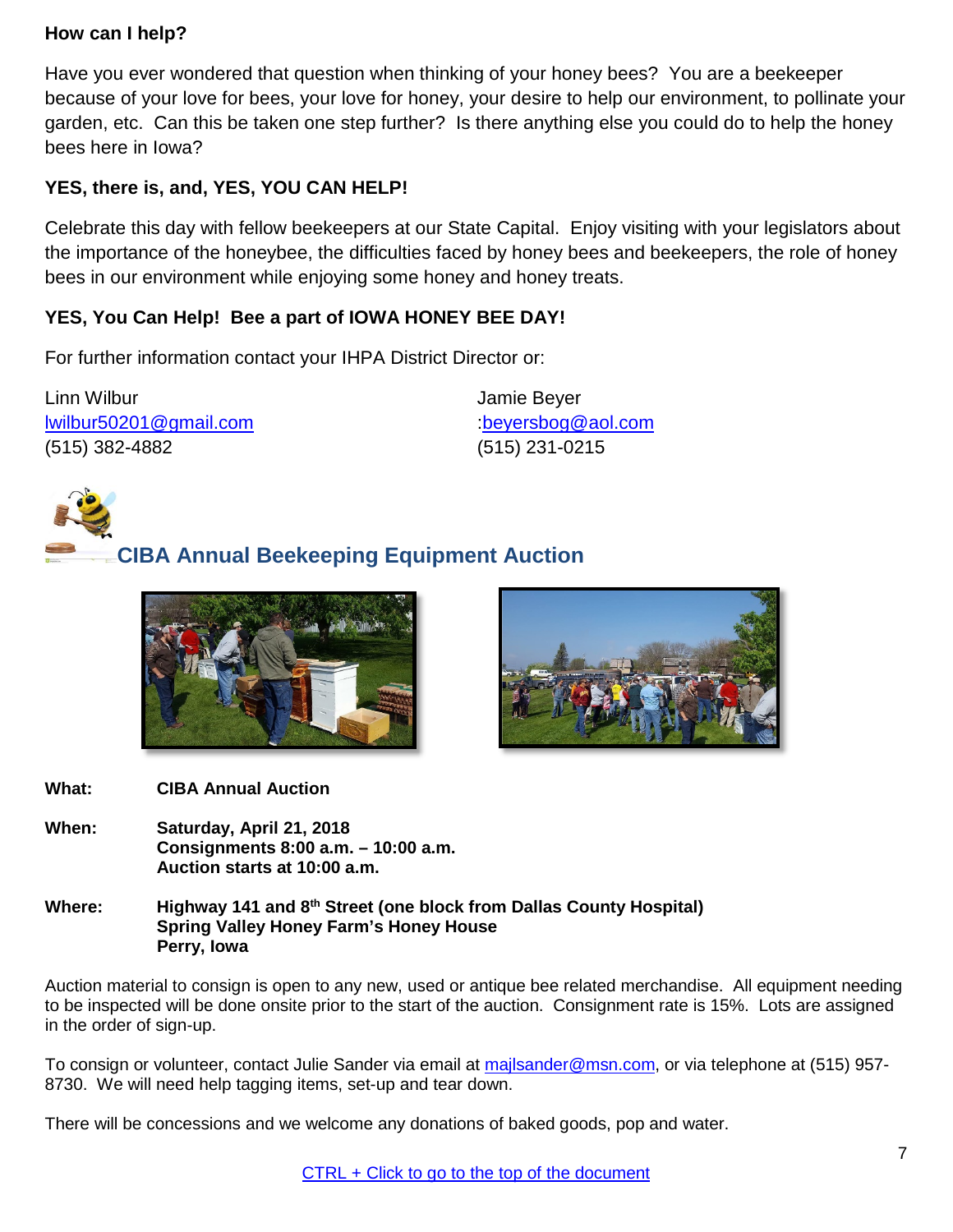<span id="page-7-0"></span>Join us for a great time of buying, selling and visiting with fellow beekeepers.



Club Buzz

# <span id="page-7-1"></span>**CIBA Honey Queen or Ambassador Program**

We are working on selecting a honey queen for the upcoming season. If you or someone you know is interested in becoming a candidate for this position, please contact one of the board members and have them submit your contact preference to the Queen Committee.

The queen does not currently have a set or defined role. The queen should expect to represent CIBA at events and social functions. They will also help teach the public about honey bees and encourage support for them. What the queen would likely gain from this role is experience in working with and speaking to the public. They will also gather experiences that may help them transition to a role as state honey queen.

To be more inclusive, the board is considering moving toward an ambassador program that would allow anyone interested in promoting honey bees to become a candidate for the position. If you are interested in having input on this as we move forward, please consider joining the Queen Committee at the upcoming meeting.

# <span id="page-7-2"></span>**Upcoming Board Meeting**

The leadership team's goal is to have a board meeting on a quarterly basis. Members are welcome to attend our board meetings. Our next board meeting is on **May 8, 2018, from 6:00 – 9:00 p.m.,** at Café Diem in Ankeny.

Hope to see you there!

# <span id="page-7-3"></span>**CIBA Website**

We have been working on getting our new website up and running. The Web Development students at DMACC have agreed to assist us with the new web site; however, it has taken a lot more time than I had anticipated.

While it is not quite ready for release, we can let you know how to find it. The is a hyperlink to our new website: [http://www.centraliowabeekeepersassoc.org/.](http://www.centraliowabeekeepersassoc.org/) The only parts of the site that are currently ready are a couple of announcements regarding our upcoming membership meeting and the auction. Please visit the site and check back often for updates.

<span id="page-7-4"></span>

# <span id="page-7-5"></span>**Awful Bee Jokes**

- 1. What do you call a bee with messy hair? A Frizz-bee.
- 2. Why did the bee go to the dermatologist? It had hives.
- 3. Why do bees have sticky hair? Because they use honey combs.
- 4. Where does a bee keep its cash and valuables? In a honey box.
- 5. Why do bees hum? They don't know the words.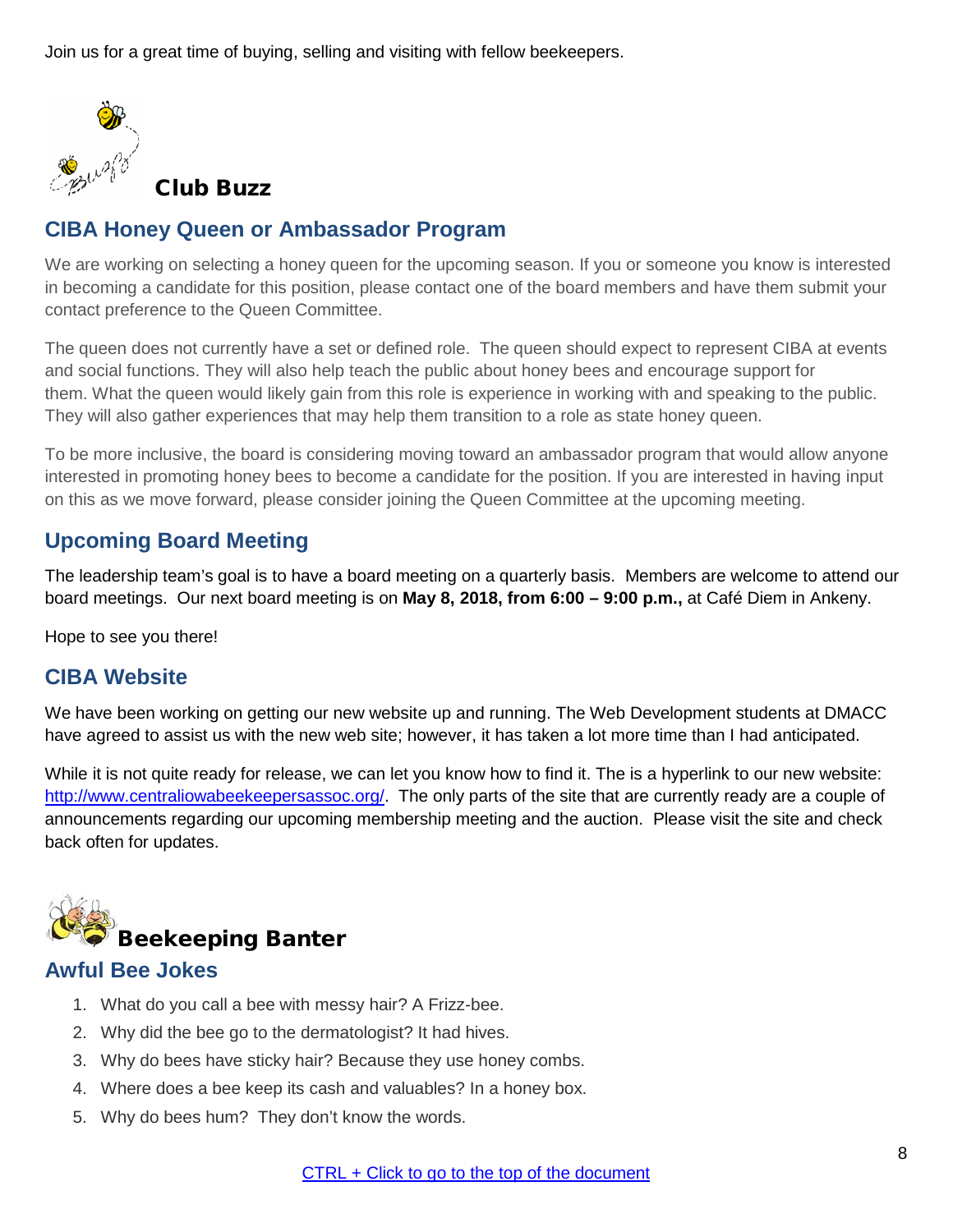6. And not so awful, but you need to be a beekeeper to get this one:

**The First Law of Beekeeping:** For every beekeeping idea, there exists an equal and opposite idea.

**The Second Law of Beekeeping:** They're both wrong.

# <span id="page-8-0"></span> $\sum_{i=1}^{n}$ Ponder This…

#### **American Bee Journal; Beekeeping Rules and Regulations; June 1, 2016; Jamie Ellis**

Beekeeping is a dynamic industry for some and a part-time hobby for others. It is a diverse enterprise, one that allows its practitioners to be doctors (diagnosing colony maladies), carpenters (assembling hive equipment), botanists (knowing bloom cycles), farmers (honey producers and crop pollination providers), and even business men/women (managing employees and marketing one's products), all among other jobs.

<span id="page-8-1"></span>Whew, feeling tired yet?!

# Iowa Department of Agriculture and Land Stewardship News

# <span id="page-8-2"></span>**News from our State Apiarist, Andy Joseph**

By Andy Joseph

Hello.

Spring feels like it's finally around the corner as I'm writing this. From what I hear, this winter has been pretty rough. I've gotten very mixed reports of winter survivorship. This wasn't an extreme winter by any measure, though we have had some serious cold from time to time. If the bees were of compromised condition last fall, they probably aren't around anymore, and it's time to try again. This seems to be truer each year. Maybe those who are having great winter successes are just afraid to speak about it out loud for fear of jinxing their strong live clusters!

I've been asked a few times already what I might recommend as a spring mite treatment. This is a common annual topic of conversation, and it's a good subject to think about. Some of you have dosed your hives a time or two over winter with oxalic acid, either in syrup or by vaporization. If done while the bees were largely broodless, you ought to have had a great mite kill, and hopefully may be able to avoid coping with springtime mite treatment stress. If this is you … take a mite count in order to KNOW this, rather than assume anything. For the rest of us, what's the "best" option?

Right now, I'm recommending Formic Pro. Have you seen this yet? It's the new version of MiteAway Quick Strips. The biggest difference between Formic Pro and MAQS seems to be its shelf life. If you've used MAQS, expect pretty much the same. The fiber pad material has been "upgraded" while the formic acid active ingredient remains unchanged. The biggest issue over years with a variety of formic acid treatments is the delivery. Too "flashy" and brood is harmed, maybe queens too. Too slow / low of a dose and mites aren't killed effectively. So, we're aiming for that sweet middle ground. MAQS has been a good product, though not without problems – particularly if used in hotter weather, or if used beyond its short expiration date. Hopefully this new version fixes at least one of those shortcomings.

Formic acid might be a good choice considering our short list of approved options. I'm not convinced an oxalic treatment is effective in spring, since bee brood is its Achilles' heel. I'm not a fan of Apivar in spring, since the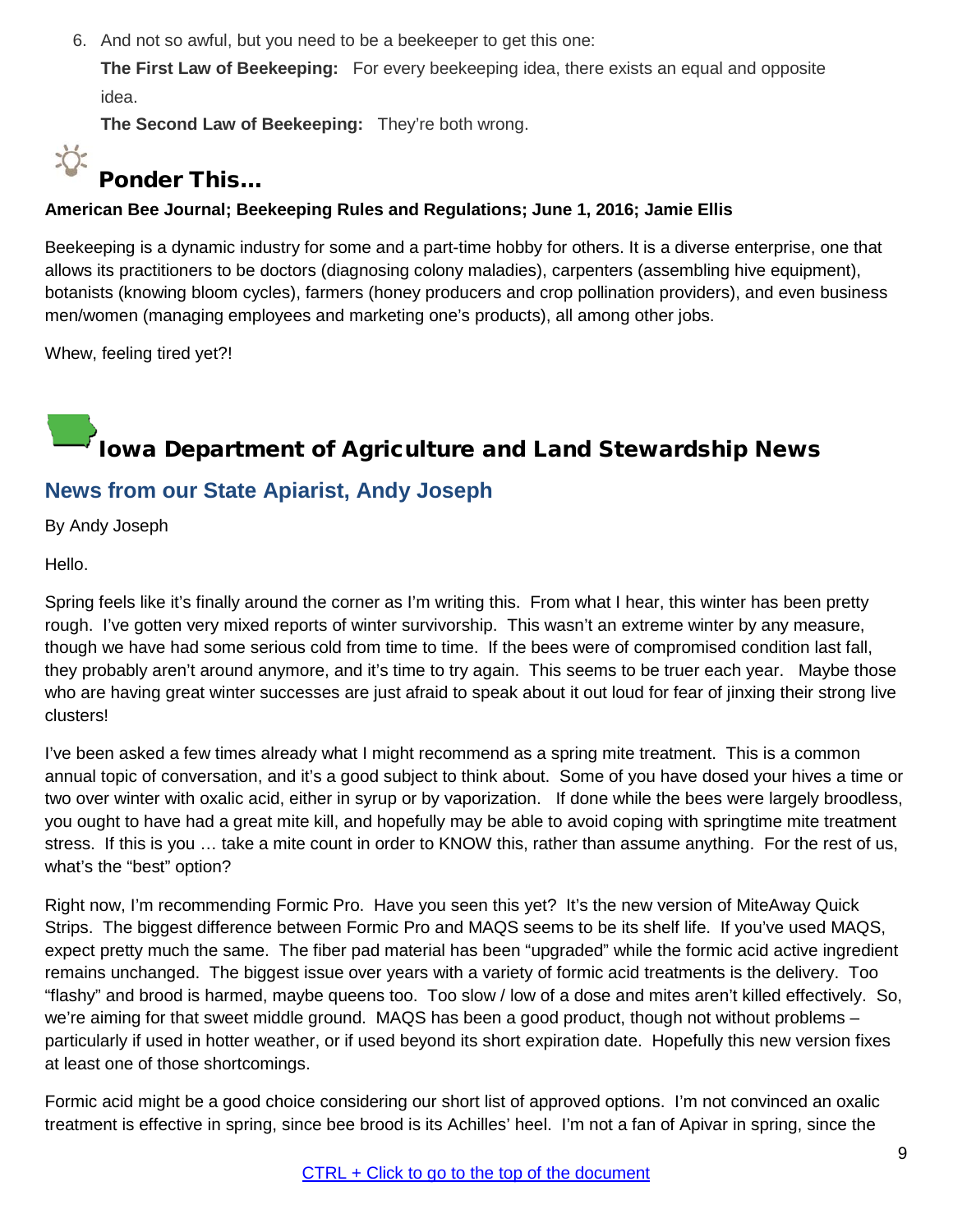treatment takes five weeks or so followed by a "cool down" period to avoid contaminating any honey for human consumption. Apiguard is far better as a fall treatment, given its minimum required daytime temperatures and its month-long treatment period. Hopguard 2 has been squirrelly, requiring multiple applications and struggling to control mites when colonies are significantly brooded up. Apilife Var is very similar to Apiguard, so I personally might save it as a late summer treatment option (and I wouldn't consider it to be a "rotation" opposite Apiguard). I don't really like Checkmite or Apistan due to both, resistance issues and chemistry. The list goes on … and basically brings me to a formic acid product, either MAQS or Formic Pro.

Whatever you choose, give yourself a pat on the back / buy yourself a beer, because without live bees coming through winter you wouldn't get to make these fun decisions. Feed them! Get them treated! Build them up! Split them! And get ready for another awesome season.

See you. Andy



# <span id="page-9-0"></span>Get to Know Your Club Leadership

# <span id="page-9-1"></span>**Jolene Eriksen, CIBA Secretary**

**How did I start in beekeeping?** In 2000, I saw a class offered at our local community college, a 7- week course in beekeeping. It was \$35 and on a Tuesday night, which I had free. The class was taught by our state apiarist, Andy Joseph, and long-time beekeeper, John Johnson. I signed up for the class, thinking I would learn something about which I knew nothing. Next thing I knew, I was ordering hives and packages of bees. I started with 2 hives and today, I have 14 colonies, 11 here at my house and 3 more at a neighbor's house down the street.

I serve as secretary for the Central Iowa Beekeepers Association, am a member of the Iowa Honey Producers Association and am a member of the American Beekeeping Federation.

**What do I like most about beekeeping?** Bees are like my little pets. It is a joy to see the bees taking cleansing flights in late winter. It is exciting to realize I got my hives thru winter. Also, I feel so competent when I can make a split and that split becomes a great hive.

I like the pollination that occurs. My flowers and my raspberries are doing quite well. My neighbors to the south, have lots of fruit trees and they have noticed a difference over the years.

Another thing, I got my grandchildren are interested in bees. They have helped me install packages and have helped checked for queens in the hives. I hope to leave them with fun memories of their "Grandma Jo, Beekeeper". We have spent some wonderful times at the hives.

**What do I find most challenging about beekeeping?** I find that I am constantly trying to outsmart the bees. Stings don't bother me. But just when I think I understand and know how they will behave, I am wrong. As we have joked at beekeeping meetings, the bees haven't read the same books we have. When you do what you have always done, and what has worked in the past, then to have it not work this time, well, that can be frustrating! But that is also some of the magic of beekeeping, problem solving.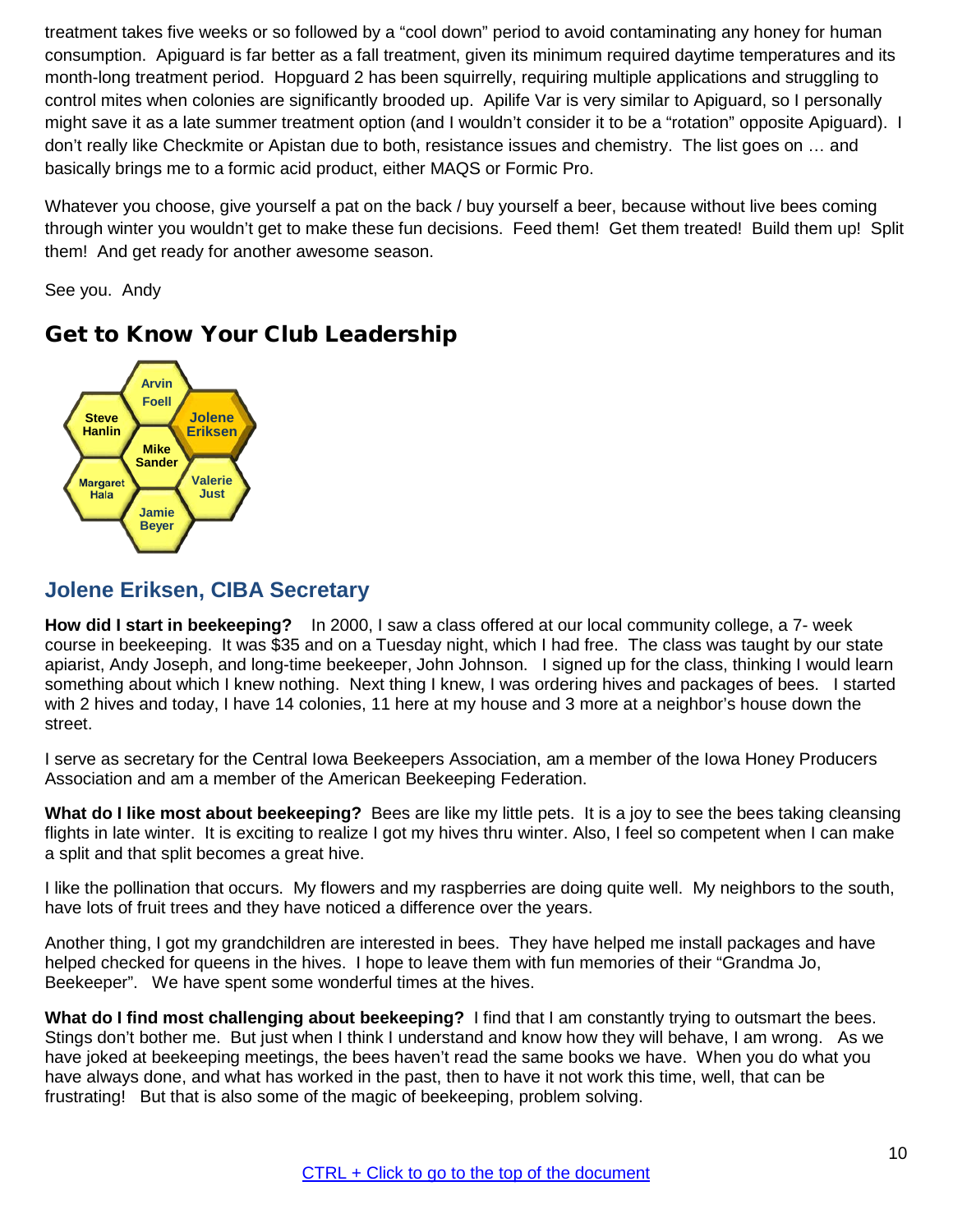**What is the most thrilling to happen as a beekeeper?** This past summer, I was in the driveway and heard a buzz. I looked up and saw a swarm over my house. I ran to my hives to see which hive the swarm may have come from. All eleven hives were calm. And the only swarm I had occur was two weeks earlier, so it didn't look as though this swarm came from one of my hives. I ran to follow the swarm as it flew towards my back yard. It was swirling around, like a cyclone in the backyard and wasn't moving fast. I ran to the shed where I have spare equipment, grabbed a nuc box, a couple of frames with drawn comb, and a bottle of honey. I also had a bottle of lemongrass oil so I sprinkled a couple of drops in the nuc, smeared some honey over the drawn comb and put them in the nuc. I walked out to the swarm, which was still in the backyard, looking for a spot to land. I put the nuc box on the ground under the swarm and stood back. They went for it! It took maybe 15 minutes for all the bees to land on or around the nuc. Eventually, I got three hives out of this one large swarm.

**What troubles have I had in beekeeping?** We had a winter a few years ago that was just brutal. Days when the high that day was below zero degrees. I lost 4 out of 5 hives. Many beekeepers had losses that year. I have really made an effort since then to go into winter with mu hives as prepared as I can get them. I have had the same trouble with varroa mites, as have other beekeepers. Doing mite counts twice a year and treating in the fall has helped to keep the hives going.

**What is the best advice for new beekeepers**? Talk to other beekeepers! Find a mentor and ask questions. Talking to fellow beekeepers is the best way to learn. Books are a good place to start, but talking with a fellow beekeeper with experience is the best way to learn. Also, join a club. A club is a great resource of information and is a place to find a mentor. I have had a fellow beekeeper come to look at hives and make suggestions. Beekeeper Jerry Kern has loaned me equipment and offered great advice.

**What plans do I have for the future?** I want to focus on queen rearing. I don't plan to sell queens but I would like to graft queens from a hive that is superstar among my hives, where the queen is a prolific egg layer and the hive overall is docile. I love showing off this hive to visitors. I also want to focus on bee health. In the past I have concentrated on honey production but I have learned that is just one component of beekeeping.

# <span id="page-10-0"></span>CIBA Member Contributions

<span id="page-10-1"></span>

By Steve Hanlin, Board of Director

#### **Why do bees swarm?**

Swarming is the honey bee's method of colony increase where the old queen and about half of the worker bee force leave their former nest and seek a new home. The cause of swarming is usually crowding or that the majority of the bees in the colony have little to no contact with the queen and her pheromones. The colony initially creates multi-queen cells and just prior to the new queen's emergence, the old queen and approximately 5,000 to 20,000 workers and drones of various ages (minus the extreme young and the very old) leave the original hive to establish a new colony elsewhere. Prior to leaving the old hive, the bees fill themselves with nectar for their trip and the queen reduces her egg production so that she is able to fly.

Because the queen is not the strongest flier, inevitably she will need to rest at some point on the trip, this can occur on a branch, post, fence or even the ground. Once she lands, the rest of the bees form a fuzzy clump around her and create "a cluster". During this time, some bees will fly from the cluster to collect food and water and other "scout bees" will fly out to look for a suitable new home. The swarm may stay around for a few days or a few hours depending on if the scout bees find a new location or not. When the scout bees do return to the cluster, they will dance on top of the outside bees to communicate the location of a possible new site. Depending on the length of time the swarm is stationary, there can be small amounts of wax formed on the structure they are clinging to. This dense cloud of whirling bees or the large fuzzy clump of vibrating bees can be very alarming, however, because the bees are not protecting brood or honey, they are extremely docile and unless stimulated by being stuck with sticks, stones or squirted by a hose, generally will not sting.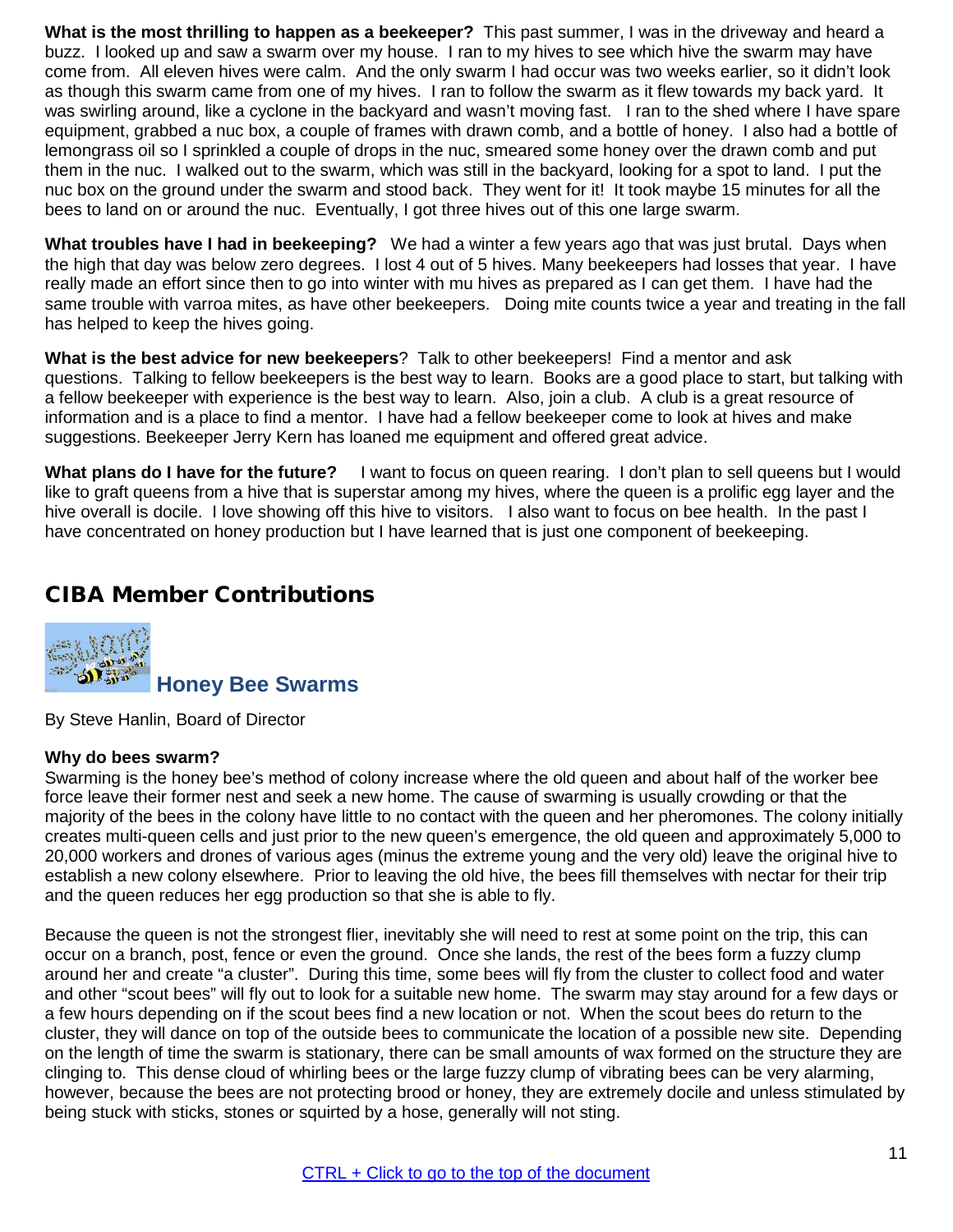#### **Control methods to prevent swarming.**

The most common answer for swarm prevention is to "give the bees plenty of room" or add adequate supers throughout the summer so that the bees are not crowded. If you begin to see queen cells scattered throughout the colony which contain eggs, larva and "royal jelly" (a mucus white substance which the larva floats and feeds on) generally on the bottoms or tops of frames, you may be too late on swarm prevention. However, if drawn cells are present and the queen is still producing eggs/larva, some people will remove either the individual cells or the frames with the cells and several frames of bees and make splits or re-queen weak or queen less hives for "swarm control". Others will just smash the cells and add supers to prevent swarms. Sometimes either of these methods works for preventing a swarm or at least postponing it, other times the hive swarms even though these techniques were used. If the queen has quit or reduced her egg laying and you still want to make increases from the queen cells, you need to leave several cells in the hive for the hive is already preparing to swarm and will if they have a replacement queen or not. It has been documented, that a young queens swarm less than an old queen, being an older queen is more able to increase ovipositioning and then quickly stop laying eggs and shrink down. So, another "swarm control" maybe is just making sure you have young queens in your hives

Other methods which are used as possible controls against swarming are clipping a wing of your queen which is thought to keep the queen in the hive and prevent her from flying. However, individuals have observed a large cloud of bees flying low to the ground and a queen marching through the grass heading for a new home when crowding is occurring in the hive.

Another method of swarm control is an "artificial swarm" or the splitting of a colony into two, leaving brood in one colony and a large population of field bees in the other. The "parent colony" containing brood, young bees and the queen is moved to a new location in the same apiary and the field bees return to the "new" colony at the original site thus reducing the populations in both hives. A new queen or queen cells will need to be added to the "new" colony.

The "Demaree method" is much like the "artificial swarm" method in which the queen and foraging force is separated from the brood and nurse bees except the "new hive" is taken to a new location and a queen cell is added to the remaining brood or the colony is allowed to produce queen cells.

The last documented method is the use of a "Horsley Board" in which a special board is used to separate the queen and flying bees from the brood. It requires two brood boxes but keeps both groups together in one hive so thus a queen cell does not need to be added.

#### **Catching or "boxing" a swarm.**

If you are lucky and can find the queen in the "cluster", you can place her directly into the hive and the swarm will soon follow her in. However, most swarms will need to be shaken or brushed into a hive. For swarms that can be reached either easily from the ground or assessable by ladder or other lifting device the following method can be used. Place an empty hive box with bottom board under the swarm. You will need to remove several frames prior to placing the bees into the hive (Ex. in a 10 frame super remove 4 to 5 frames in the center). Now shake or drop the bees into the box, you may have to use a "bee brush" to remove adhering bees from a branch or other structure and/or shake several times to get the majority of the bees into the box. You will still have a small group of bees flying and landing on the original swarm site for a period of time because of the queen scent that remains. Place the hive on the ground and replace the frames. Now observe the entrance and top bars, if the queen has been captured in the box you should observe bees fanning their wings and releasing a chemical signal to the other bees and soon you should observe more bees entering the hive than leaving. Now place the lid on top and you should have a "new" colony. If the swarm is on a branch that can be removed, you can cut the branch and gently bring it to the hive, set it on top of the frames and allow the bees to move into the box on their own. If possible let the hive set in the location until night fall or early the next morning. If you are not able to leave the hive, most of the bees should be within the box in 15 to 20 minutes and you can block the entrance and take it. In my experience, if a swarm is shaken to soon after it initially leaves the hive (less than an hour) the bees will generally not be satisfied with their new home and will swarm again within a half an hour or so.

If a swarm collects high up in a tree or other structure, you can use a "swarm catcher" to collect them. This is a device consisting of a 10' pole with a 12" flat steel hoop at the end and a muslin bag sewn to the hoop. The bag is placed under the swarm and the bees are banged into the bag, the bag is kept vertical to keep the bees within,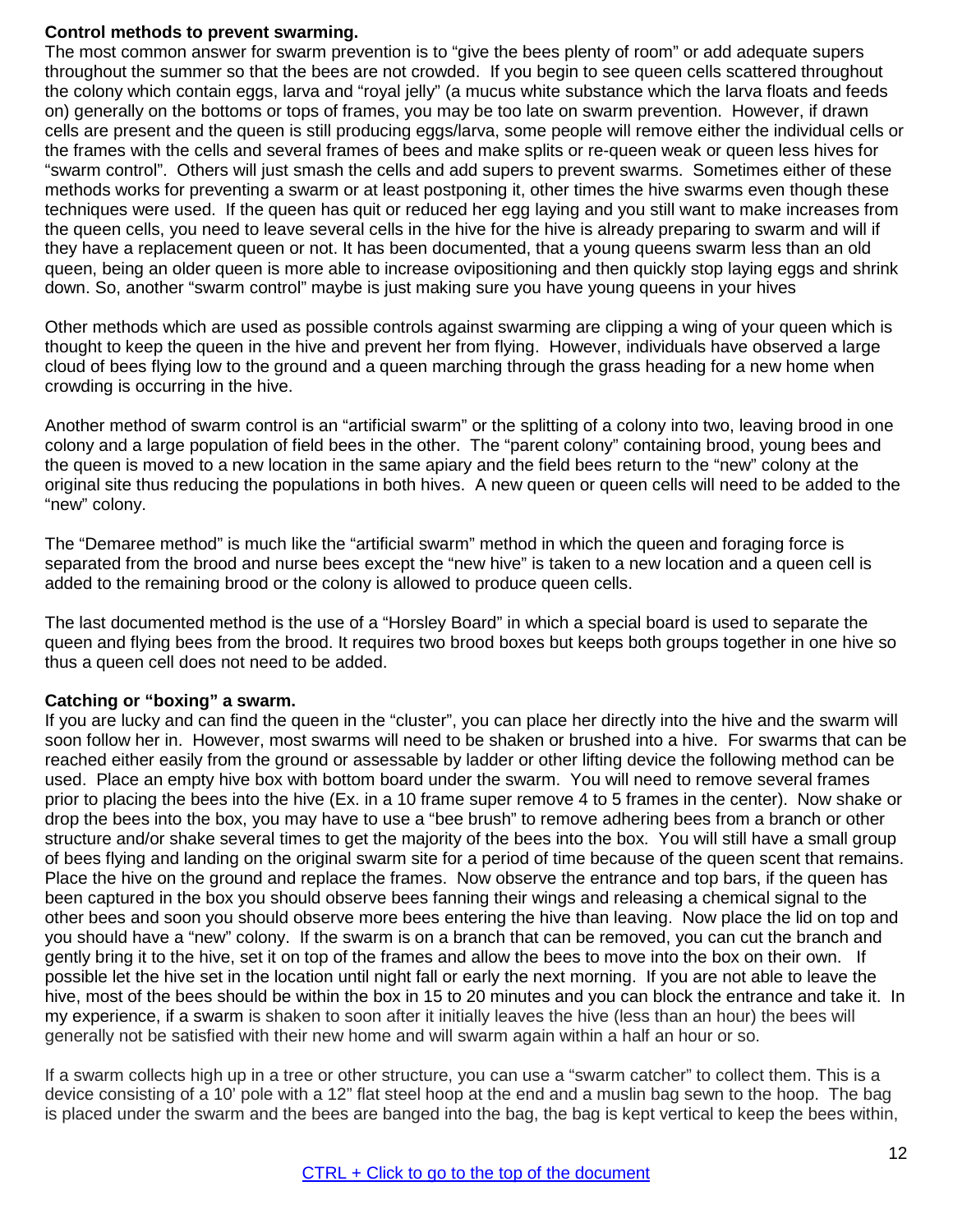brought to the hive and the clump of bees placed inside. Sometime you will need to put "the catcher" back into the air to catch any remaining flying bees which will form a cluster on the outside of the bag. Another version of a "swarm catcher" is a pole with a basket tied to the end. The basket is lifted until the swarm is within it, the swarm is "jolted" into the basket and the basket is quickly lowered and poured in front of or into the hive.

Another method used when you cannot shake or brush a swarm into a box is to spray the cluster with water and collected in a bucket or ladle and placed the bee into a box.

It has been documented that if 1-2 frames of open brood (minus bees) are placed in the center of a hive and honey frames on the outside, the likelihood of a swarm staying in the hive is increased. Also, it is recommended that you do not look at a caught swarm for at least 2-3 days after, so as not to interrupt the bees getting settled into their new home.

#### **Swarm Traps.**

One can take advantage of others misfortunes, in that if you want to increase your colony numbers and not have to purchase bees, you can catch swarms by building and putting up "swarm traps". A swarm trap is a wooden box that hold 5-6 frames and the inside is treated with a layer of propolis. The box is baited with mint or lemon oil and placed 6' to 8' high in locations such as a tree or other structure where swarms frequent. Swarms of bees are attracted to the drawn combs and smell of wax/propolis and scented oils.

To get more detailed information on how to build and use "swarm traps", come to the CIBA meeting on March 17th at the ISU Extension Office in Altoona from 2:00 to 5:00 where Jamie Beyer will be presenting a talk titled "How to Build and Place Swarm Bait Hives".

<span id="page-12-0"></span>

#### By Arvin Foell, Past President Director

I had the privilege of attending Andy Joseph's beginning beekeeping class. One of the students asked me why a beekeeper would want to divide a colony. My response was if you don't split your hives, they will split themselves.

There are many ways to split a beehive and I have chosen a few; you many have you own method. I have the good fortunate of owning a *The ABC & XYZ of Bee Culture* (1917) book. I thought it would be interesting to see how they split hives in the good old days – times when horses were used to transport beehives and honey. I found one technique, SHOOK SWARM - in this procedure, you remove the original hive and replace it with an empty hive with foundation and then find the queen and place her in a nuc box. Shake all adult bees into the empty hive with queen cells. Place the old queen in the original hive with brood and adhering bees. You basically created an artificial swarm.

I find the SHOOK SWARM method too much work. When I make splits of my strong hives, I take two or three frames of brood and add a mated queen in a nuc box. In a couple of weeks, you should find eggs and some capped brood. Thus, you have the original hive that will not swarm and a new hive. In 30 days I move the new swarm from the nuc box into a ten-frame hive. I always feed these nucs to get the colony off to a good start.

Another quick method, which I will refer to as the Spring Valley Split – aptly named after Curt Bronnenberg's farm - can be used if you have a lot of splits to make. In this technique you do not have to find the queen. Curt shakes all the bees into the bottom hive and then places a queen excluder between them. Make sure all the brood is in the top box. During the night, the nurse bees will come up and cover the brood. The next day, Curt counts the brood frames and make his splits with two frames and a mated queen. He allows the old hive to requeen, creating a broodless hive for about thirty days, which also provides some Varroa control.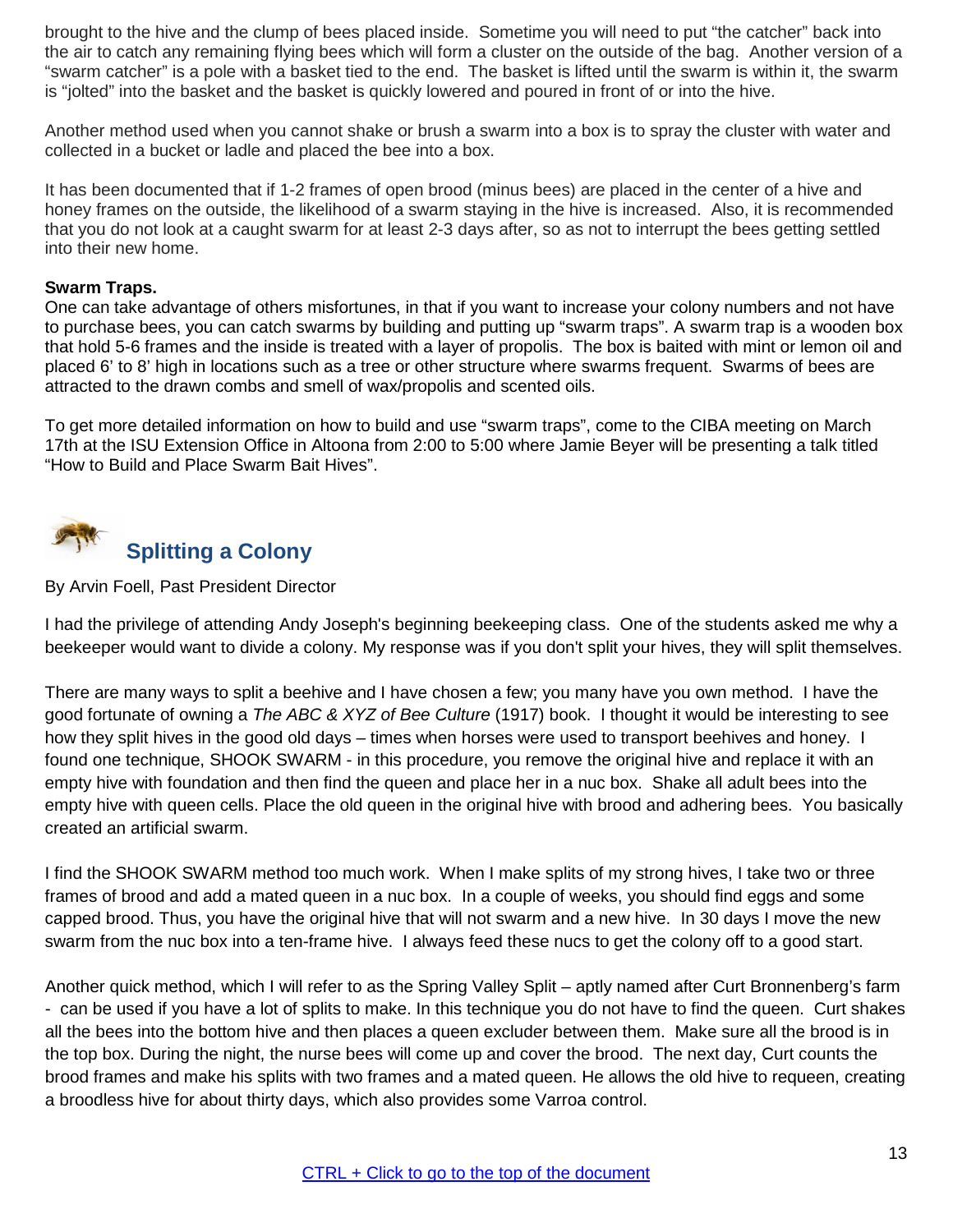The last method to quickly divide a hive is to take two or three frames of brood and just leave them alone. This is called a Walk Away Split. Sometimes it works well and other times not so much. If they produce a queen, it may not make it back to mating nuc. If this is the case, just combine the queenless nuc with another nuc which will be in a ten-frame hive. This is simple, but risky.

Actually, the easiest way to split a beehive is just take the top hive body off and move it to another place. In about three weeks you can check and see if you have queens in both hives. If not, recombine them.

Please reach out to me if you have any questions – I am happy to assist.

<span id="page-13-0"></span>

By Margaret Hala, Board of Director

| <b>Question</b>                                                                                                                                                                                                                                                                                                                                                                                                                                                                                                      | <b>Margaret Says</b>                                                                                                                                                                                                                                                                                                                                                                                                                                                                                                                                                                                                                                                                                                                                                                                                                                                                                                                                                                                                                                                                                                                                                                                                                                                                |
|----------------------------------------------------------------------------------------------------------------------------------------------------------------------------------------------------------------------------------------------------------------------------------------------------------------------------------------------------------------------------------------------------------------------------------------------------------------------------------------------------------------------|-------------------------------------------------------------------------------------------------------------------------------------------------------------------------------------------------------------------------------------------------------------------------------------------------------------------------------------------------------------------------------------------------------------------------------------------------------------------------------------------------------------------------------------------------------------------------------------------------------------------------------------------------------------------------------------------------------------------------------------------------------------------------------------------------------------------------------------------------------------------------------------------------------------------------------------------------------------------------------------------------------------------------------------------------------------------------------------------------------------------------------------------------------------------------------------------------------------------------------------------------------------------------------------|
| Q1. What are your<br>beekeeping<br>recommendations for<br>the month of March?                                                                                                                                                                                                                                                                                                                                                                                                                                        | If you have overwintered colonies, you should have been or be getting out to check for<br>live colonies and feed them. More colonies die in March and April than the rest of the<br>winter combined.                                                                                                                                                                                                                                                                                                                                                                                                                                                                                                                                                                                                                                                                                                                                                                                                                                                                                                                                                                                                                                                                                |
| Q2. What other<br>recommendations do<br>you have?                                                                                                                                                                                                                                                                                                                                                                                                                                                                    | I recommend that you track when the honey flow starts in your area for a couple of<br>years. That sets an average time for the upcoming years, and you can anticipate the<br>honey flow to start around the same time.<br>Also track the end of the honey flow as it nears September, so you know when to remove<br>your crop of gold.                                                                                                                                                                                                                                                                                                                                                                                                                                                                                                                                                                                                                                                                                                                                                                                                                                                                                                                                              |
| Q3. Last year was my<br>first/second/third year in<br>beekeeping. I<br>remember hearing the<br>sugar water mix is<br>different for spring and<br>fall but can't remember<br>what.                                                                                                                                                                                                                                                                                                                                    | Spring mix is 1 x 1 sugar and water. That's 8# sugar to 1 gallon of water. They need the<br>food to live on and to build up numbers and restore vigor. Fall is 2 x 1 so they can build<br>up food for the winter. If you so choose, I can see no reason not to go with 2 x 1 spring<br>and fall, but that's up to you.                                                                                                                                                                                                                                                                                                                                                                                                                                                                                                                                                                                                                                                                                                                                                                                                                                                                                                                                                              |
| Q4. Is it too late to order<br>queens? Where?                                                                                                                                                                                                                                                                                                                                                                                                                                                                        | No, but don't delay much longer. Ordering now in the middle of March will probably get<br>you queens in mid-to-late May or even into June.<br>Where depends on what strain of bees you have or want to get. Carniolan, Italians,<br>Buckfast or Russian are some of the most popular strains, with Italian and Carniolan<br>probably the most popular. Personally, we like Buckfast.                                                                                                                                                                                                                                                                                                                                                                                                                                                                                                                                                                                                                                                                                                                                                                                                                                                                                                |
| Q5. Last spring, I was<br>late getting my splits<br>made. When I did do it,<br>there were lots of swarm<br>cells. I scraped the<br>small cells and removed<br>the larger ones. The<br>hive swarmed anyway<br>and then the colony<br>became a drone laying<br>colony. Obviously, I<br>shouldn't have removed<br>all the large cells. How<br>many should I have left,<br>and why? Wouldn't<br>leaving them all just<br>have encouraged the<br>hive to swam more? I<br>need answers for this<br>spring, so please help. | Capped swarm cells mean the queen has quit laying and the hive is going to swarm!<br>Period! Removing the capped cells means you just took away any chance for that colony<br>to make a new queen.<br>I would remove all but one or two of the best-looking cells to restrict how many queens will<br>hatch and leave to start new colonies. Unless you can find the existing queen and<br>remove her with only a frame of two of brood to make the colony think they have<br>swarmed, they will do so. Every frame with capped queen cells poses a possibility of a<br>new colony, so make use of them if it's warm enough for a small hive to survive the<br>nights. (Late May and June are wonderful for this type of starting new hives.)<br>If you find queen cells BEFORE they are capped, you can remove them with frame or<br>more of brood (depending on how many frames of brood are present) and replace with<br>empty frames in the parent hive. This relieves crowding and gives the feeling of swarming<br>to the colony. If you have a colony with LOTS of bees that hasn't started 'throwing' swarm<br>cells yet, you can take a frame from them and put with a cell removed from another colony<br>to form a new colony. It's all a part of the splitting process. |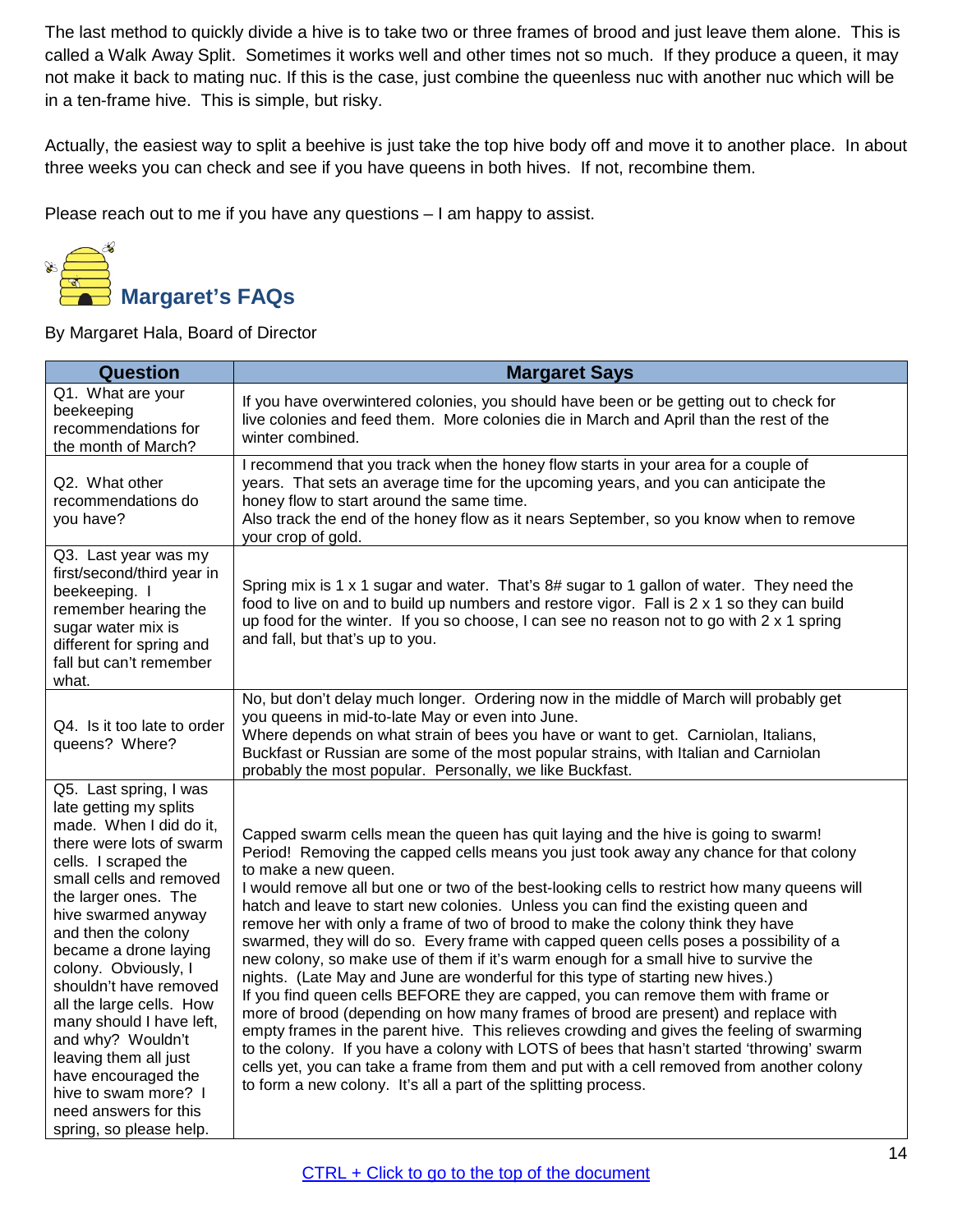| Q6. Had a hive swarm<br>last spring. Caught and<br>hived the swarm and set<br>it up in the yard. They<br>left and went back<br>home. Why? | The bees may have left without a queen and thus returned home. Or maybe the field<br>force returned home leaving many fewer bees with the queen. We have hived a swarm in<br>the yard where they swarmed without trouble, but we usually hive it and take it to the next<br>bee yard. This eliminates the field force from returning home. We also take frames of<br>brood with bees with us to the next yard when making splits. This keeps bees adhering to<br>the brood from returning home.                                                                                                                                                                                                                                                                                                                                                                                                                                                                                                                                                                                                                                                                                                                                                                                                                                                                                                                                                                                                                                                                                                                                                                                                                                                                                                                                                                                                                                                                                                                                                                                                                                                                              |
|-------------------------------------------------------------------------------------------------------------------------------------------|------------------------------------------------------------------------------------------------------------------------------------------------------------------------------------------------------------------------------------------------------------------------------------------------------------------------------------------------------------------------------------------------------------------------------------------------------------------------------------------------------------------------------------------------------------------------------------------------------------------------------------------------------------------------------------------------------------------------------------------------------------------------------------------------------------------------------------------------------------------------------------------------------------------------------------------------------------------------------------------------------------------------------------------------------------------------------------------------------------------------------------------------------------------------------------------------------------------------------------------------------------------------------------------------------------------------------------------------------------------------------------------------------------------------------------------------------------------------------------------------------------------------------------------------------------------------------------------------------------------------------------------------------------------------------------------------------------------------------------------------------------------------------------------------------------------------------------------------------------------------------------------------------------------------------------------------------------------------------------------------------------------------------------------------------------------------------------------------------------------------------------------------------------------------------|
| Q7. How long should I                                                                                                                     |                                                                                                                                                                                                                                                                                                                                                                                                                                                                                                                                                                                                                                                                                                                                                                                                                                                                                                                                                                                                                                                                                                                                                                                                                                                                                                                                                                                                                                                                                                                                                                                                                                                                                                                                                                                                                                                                                                                                                                                                                                                                                                                                                                              |
| wait for the queen in a                                                                                                                   | It depends on if it was a fertilized or virgin queen. An existing queen who swarmed will                                                                                                                                                                                                                                                                                                                                                                                                                                                                                                                                                                                                                                                                                                                                                                                                                                                                                                                                                                                                                                                                                                                                                                                                                                                                                                                                                                                                                                                                                                                                                                                                                                                                                                                                                                                                                                                                                                                                                                                                                                                                                     |
| swarm I caught to start<br>laying before combing                                                                                          | start laying in a few days. If it's a secondary or after swarm with a virgin queen who is not<br>mated it could take 2-3 weeks. She must go on her mating flight before she can lay                                                                                                                                                                                                                                                                                                                                                                                                                                                                                                                                                                                                                                                                                                                                                                                                                                                                                                                                                                                                                                                                                                                                                                                                                                                                                                                                                                                                                                                                                                                                                                                                                                                                                                                                                                                                                                                                                                                                                                                          |
| with another colony or                                                                                                                    | fertilized eggs.                                                                                                                                                                                                                                                                                                                                                                                                                                                                                                                                                                                                                                                                                                                                                                                                                                                                                                                                                                                                                                                                                                                                                                                                                                                                                                                                                                                                                                                                                                                                                                                                                                                                                                                                                                                                                                                                                                                                                                                                                                                                                                                                                             |
| putting in a new queen?                                                                                                                   |                                                                                                                                                                                                                                                                                                                                                                                                                                                                                                                                                                                                                                                                                                                                                                                                                                                                                                                                                                                                                                                                                                                                                                                                                                                                                                                                                                                                                                                                                                                                                                                                                                                                                                                                                                                                                                                                                                                                                                                                                                                                                                                                                                              |
| Q8. I've heard several<br>ways to make<br>splits. How do you do<br>it?                                                                    | If we're getting queens, we know when they are supposed to arrive, so we go out 1-3<br>days before arrival and move big larvae and capped brood to the top brood chamber,<br>leaving NO MORE THAN 5 FRAMES OF BROOD (small larvae and 1 frame of large to<br>capped brood) in the bottom chamber. We then shake all bees into the bottom chamber,<br>put a queen excluder between the chambers and put the top chamber back on. The<br>brood is all there and are still part of the colony, the queen just can't get to those cells to<br>re-lay them. When the queens come we just go back, remove brood from the top<br>chamber, remove the queen excluder and turn the queen loose into both chambers to<br>now lay in all empty cells. I know it's getting into the colonies twice, but when you are<br>trying to install queens you don't want to be delayed with looking for the queen in the<br>colony as well as looking at brood suitable for removal.<br>We start our new queens on 2 frames of brood, preferably capped or large larvae, 1<br>empty frame and 1 to 2 frames with honey. When the queen is out of the cage (usually 2-<br>5 days) and laying (may take up to a week) we are getting her upgrade to a full-size<br>colony prepared and when she is laying in the third frame we move the 'nuc' up into the<br>full-size body. At this time, you can add a couple of frames from a strong hive to the nuc,<br>one frame of brood on each side of her 3 frames, thus increasing her to 5 frames of<br>brood.<br>This doesn't stress the queen so much by giving her a smaller start-out hive size, nor do<br>the bees 'think' the queen should be laying more than she is capable of doing 'right out of<br>the cage'.<br>We've tried 3, 4 and 5 frames to start out with a new queen and have found that we get a<br>90-95% acceptance rate with 2 frames to start. It's 75-80% with 3 frames and down to<br>50% with 5 frames. At the price of queens, we prefer to do a little more work.<br>You can also make a 3-4 frame nuc above a parent colony with a queen excluder and<br>when it's stronger, kill the old queen or remove the new colony. |

<span id="page-14-0"></span>

When talking to your friends about your bees, don't exaggerate or they'll think you're blowing smoke. And for goodness sake, keep it brief – don't drone on and on!